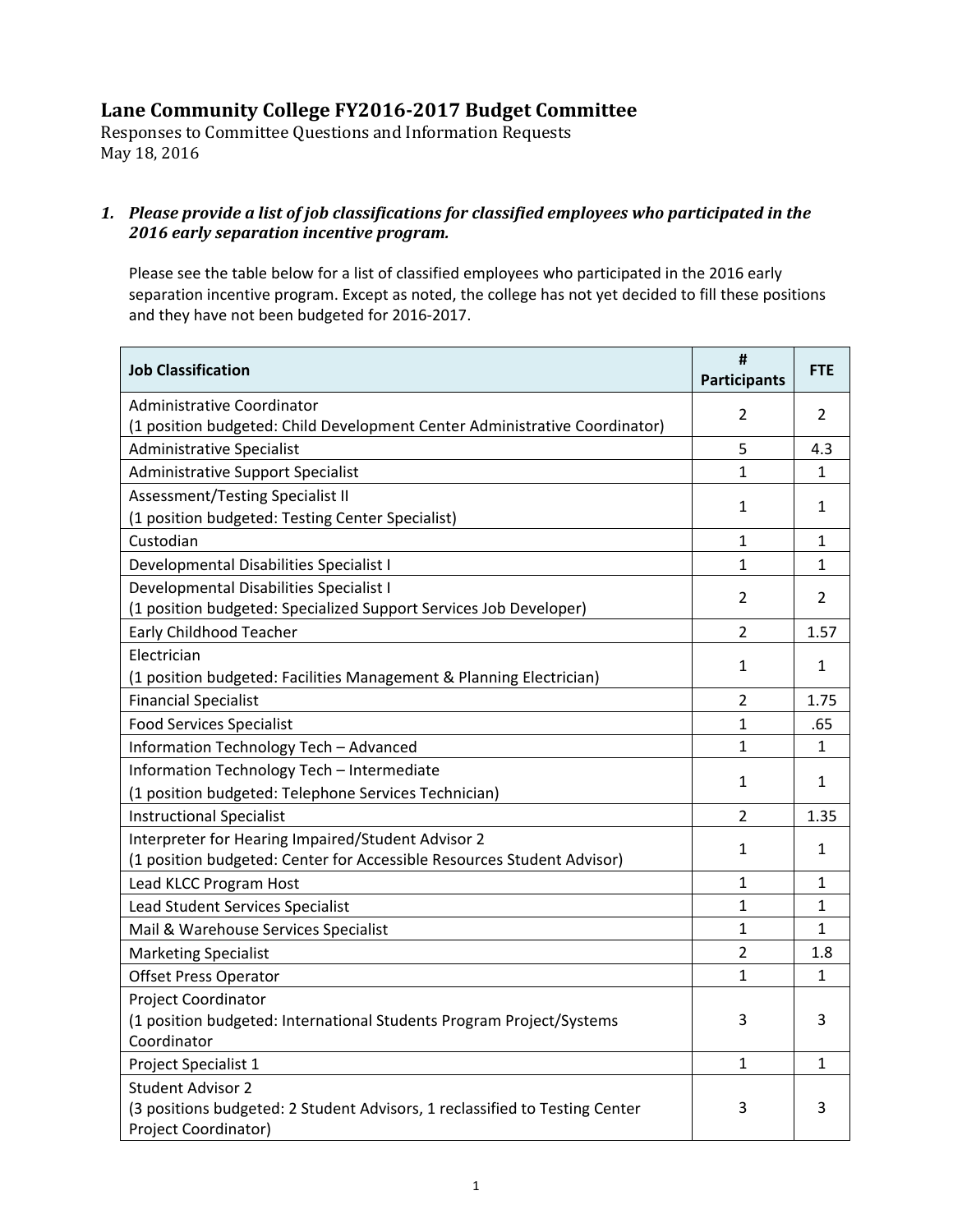| <b>Job Classification</b>                                                                  | <b>Participants</b> | <b>FTE</b> |
|--------------------------------------------------------------------------------------------|---------------------|------------|
| <b>Students First Service Representative</b>                                               |                     |            |
| Technology Analysis & Design Specialist - Advanced<br>(1 position budgeted: IT Programmer) |                     |            |
| <b>Total Participants</b>                                                                  | 39                  | 36.42      |

### *2. Has the early separation incentive savings met expectation in reducing budget costs?*

As illustrated in the table below, the current budgeted savings for the early separation incentive is \$900,700, which is \$400,700 over the initial goal. It is important to note that the college has not completed a review of these positions and funding or backfill plans.

| <b>2016 Early Separation Incentive Summary</b><br>As of May 18, 2016 |                    |  |
|----------------------------------------------------------------------|--------------------|--|
| # Participants<br>Positions Filled/To Be Filled                      | 39<br>10           |  |
| <b>Budgeted Savings FY17</b><br>Current Estimated FY17 Savings*      | 500,000<br>900,700 |  |

\* Based upon current position list. Does not include possible additional positions funded or backfill for vacant positions.

### *3. Please provide an explanation of changes in the counseling budget for 2016‐2017.*

The FY16 budget for counseling included excess budget authority in both personnel and materials and services that was corrected after the budget was loaded, as shown in the FY16 Accounted Budget column in the below table. After the FY17 proposed budget was developed, the college approved funding for an unbudgeted vacant advisor position, which is included in the FY17 Updated Proposed Budget column. The difference between the FY16 accounted budget and FY17 updated proposed budget is \$39,305, which represents an additional reduction in unused budget authority for materials and services.

| <b>Counseling Budget</b><br>by Program Area | <b>FY16</b><br>Adopted<br><b>Budget</b> | <b>FY16</b><br>Accounted<br><b>Budget</b> | <b>FY17</b><br>Proposed<br>Budget* | FY17 Updated<br>Proposed<br>Budget* |  |  |
|---------------------------------------------|-----------------------------------------|-------------------------------------------|------------------------------------|-------------------------------------|--|--|
| Instruction                                 | 515,000                                 | 235,480                                   | 229,751                            | 229,751                             |  |  |
| <b>Student Services</b>                     | 2,917,475                               | 2,865,139                                 | \$2,759,781                        | 2,831,563                           |  |  |
| <b>Total</b>                                | 3,432,475                               | \$3,100,619                               | 2,989,532                          | 3,061,314                           |  |  |

\* Subsequent to the preparation of the FY17 proposed budget document the college received additional notices of resignation or retirement, hired new employees, and approved funding for certain positions. In order to present the budget committee with the most accurate reflection of resource allocation plans for 2016-2017, it is recommended that these changes be included in the budget committee approval process.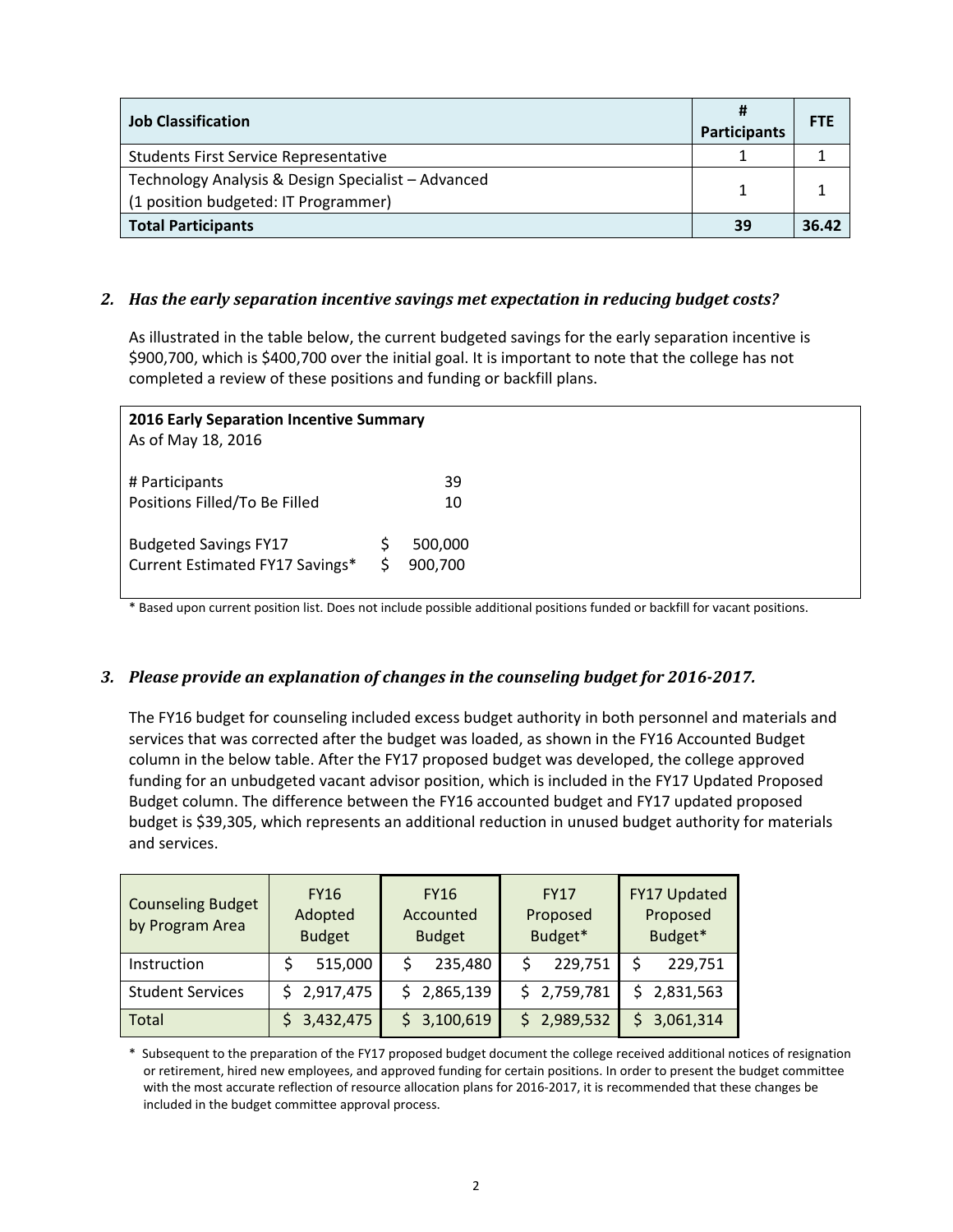## *4. Please provide guidance about the Budget Committee's role and responsibility regarding public comment.*

In accordance with Oregon Budget Law, the Budget Committee is required to provide opportunity for public input at a minimum of one committee meeting. It has been long‐standing practice at Lane to hear public input at all committee meetings after the first meeting where the budget is presented.

Budget Committee members are responsible for listening to public input and considering it in their information requests and deliberations within the guidelines of Oregon Budget Law. During the first Budget Committee meeting, an orientation is provided to both the Budget Committee and general public to educate them about the role and responsibilities of Budget Committee members, to include and decision-making limitations in areas of personnel, programs, and tuition rates.



# *5. Does the college have a way to measure the impact of tuition increases in relation to reducing enrollment?*

From FY96 to FY02, both tuition and enrollment remained steady or increased slightly. Then, with substantial increases in the tuition rate from FY02‐FY04, enrollment was definitely impacted. Other macro factors had a greater impact than tuition increases from FY06 through FY12. Over the last four years, tuition increases may have had an impact on enrollment but so have other factors including changes in grants and loans rules, demographics and the unemployment rate improving.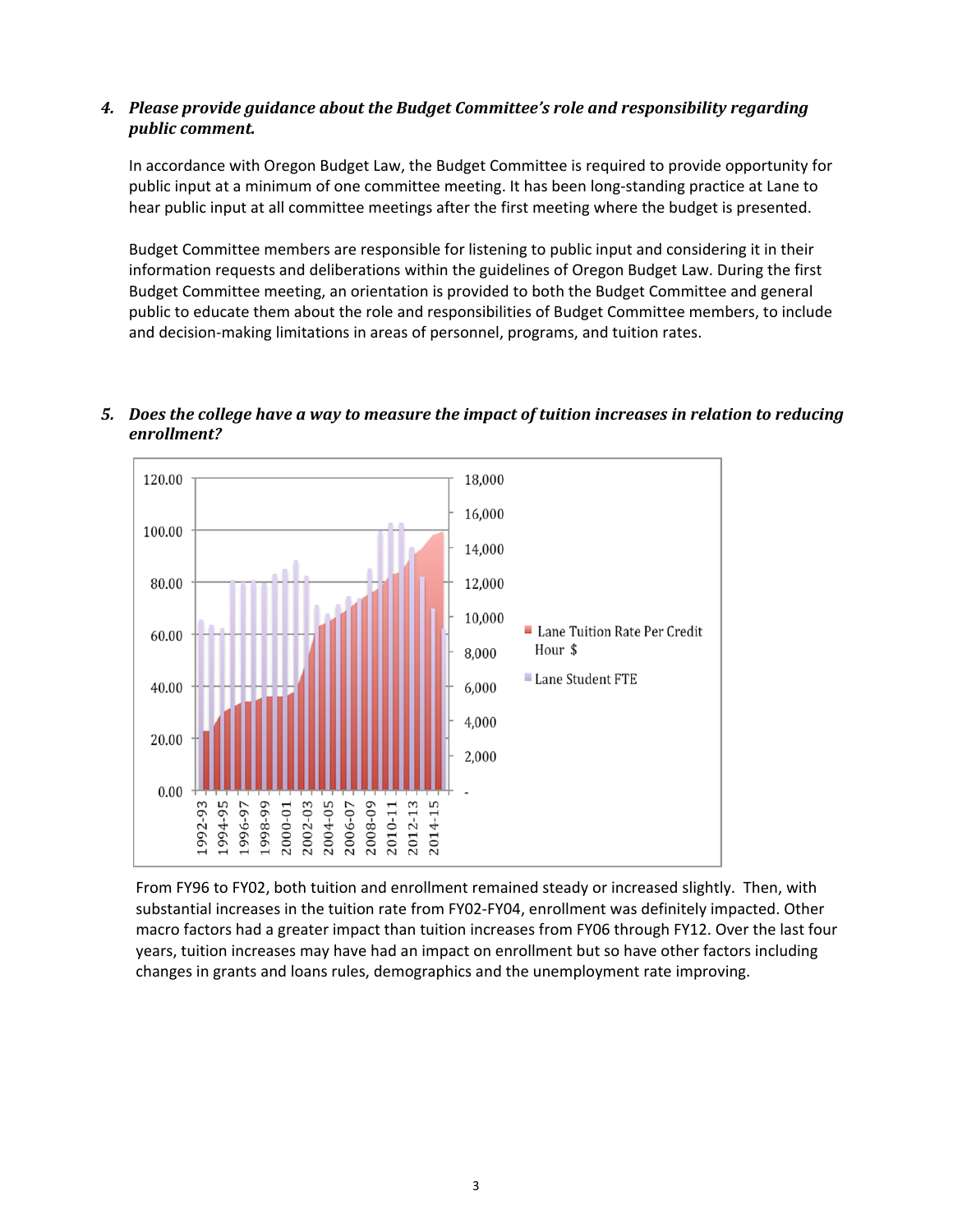### *6. What is the long‐term funding source to cover proposed personnel cost adjustments?*

To answer this question in full one should read the 2016‐17 budget message presented to the committee on May 11, 2016. Even with reductions in part-time faculty and staff and savings realized from holding vacant positions open, personnel services continue to constitute the majority of the general fund budget, approximately 77 percent as proposed.

Our goals of providing affordable, accessible and comprehensive educational opportunities, maintaining adequate compensation and benefits for employees, and meeting essential operating requirements of the college are not attainable without additional revenue.

Planning for unknown future investment by the state requires strategic tradeoffs and choices such as increasing tuition and fee revenue, maintaining service levels at lower cost, downsizing the college and subsequently reducing opportunities available to students, or some combination therein.

### *7. How long will the \$5.536 million PERS reserve last before it is drawn down?*

Public employers are bracing for significant increases to pension costs over the next three biennia due to the Oregon Supreme Court's rejection of lawmakers' 2013 pension reforms, low investment returns, and changes in the system's economic assumptions that have resulted in an unfunded liability of more than \$20 billion.

Lane will likely face increases up to 12% or \$7.2 million over the three biennia 2017‐2019, 2019‐2021 and 2021‐2023. The college prudently funded a PERS reserve account in 2004, and increased it in 2005 and again 2010, in anticipation of potential increases. The \$5.536 million in this fund will help ease rate increases over a short period, but will not address the long-term, recurring impact of rate increases.

### *8. What are the projected financial increases for health care benefits?*

The college is currently in contract negotiations with all three employee groups which include salary and benefit considerations. For faculty employees, due to plan changes within the Oregon Educators Benefit Board (OEBB), there is no expected premium increase for FY17. For classified and management employees, based upon current plan structure and enrollment, each 1% increase in premiums equates to approximately \$76,400. If the college were to cover the full 8.9% increase to Pacific Source premiums it would add an additional expense of \$680,300.